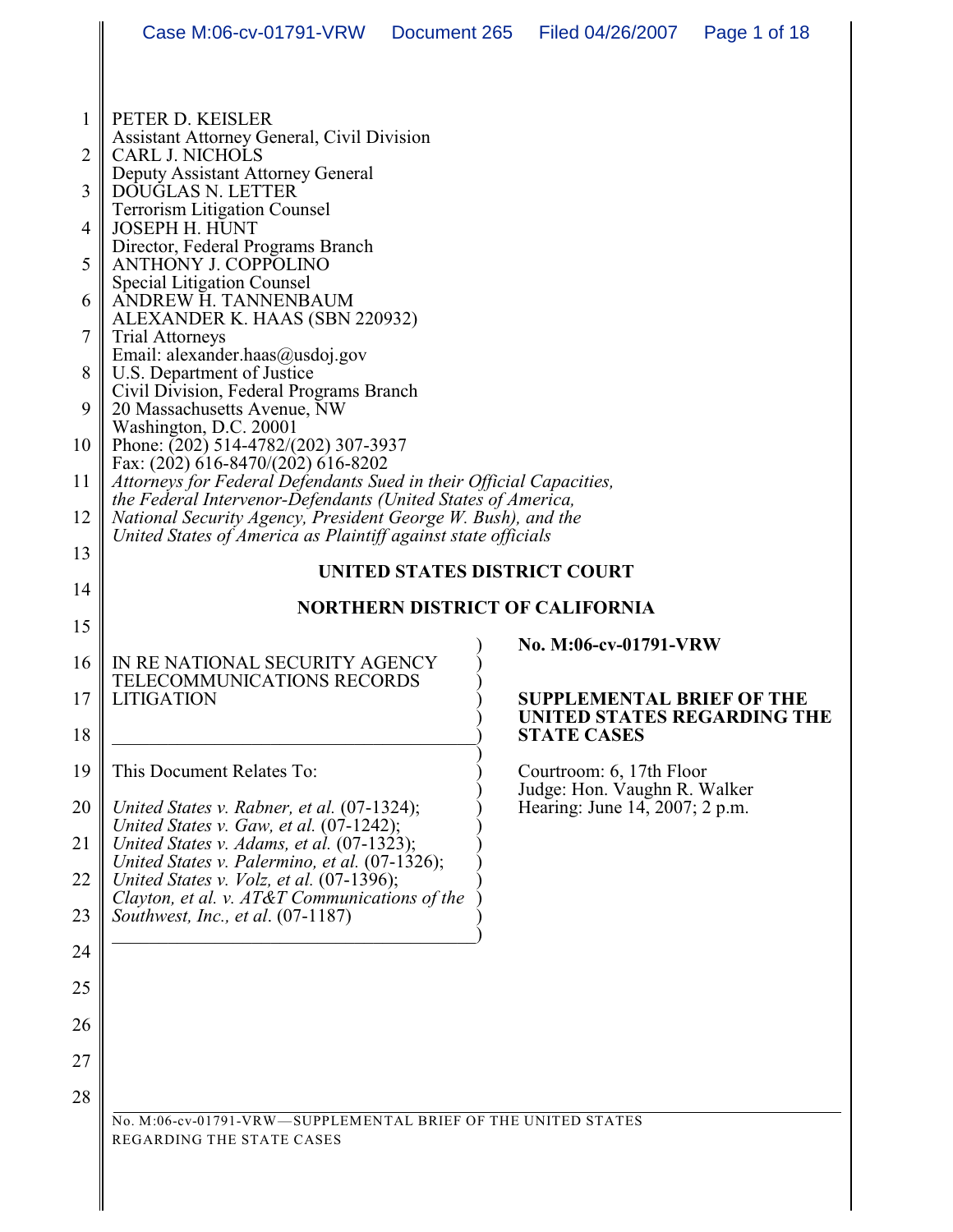# **TABLE OF CONTENTS**

1

2

# **PAGE**

| 3              |      |                                                                                                                                                           |
|----------------|------|-----------------------------------------------------------------------------------------------------------------------------------------------------------|
| $\overline{4}$ |      |                                                                                                                                                           |
| 5              |      |                                                                                                                                                           |
| 6              | I.   | NINTH CIRCUIT LAW CONFIRMS THAT THIS COURT HAS<br><b>JURISDICTION AND THAT THE UNITED STATES POSSESSES</b>                                                |
| $\overline{7}$ |      |                                                                                                                                                           |
| 8              |      | A.                                                                                                                                                        |
| 9<br>10        |      | <b>B.</b><br>The United States Has A Cause Of Action To Vindicate Its Sovereign<br>Interests And To Vindicate Its Authority Under The Supremacy Clause  4 |
| 11             | Π.   | NINTH CIRCUIT PRECEDENT CONFIRMS THAT THE STATE OFFICIALS'<br>ACTIONS ARE INVALID UNDER AND PREEMPTED BY FEDERAL LAW  5                                   |
| 12<br>13       |      | Ninth Circuit Law Confirms That State Officials May Not Interfere With<br>A.                                                                              |
| 14             |      |                                                                                                                                                           |
| 15             |      | Ninth Circuit Precedent Supports The United States' Preemption<br><b>B.</b>                                                                               |
| 16             | III. | LT. GENERAL ALEXANDER'S DECLARATION DEMONSTRATES                                                                                                          |
| 17             |      | THAT, IF PERMITTED TO PROCEED, THE STATE OFFICIALS'<br>ACTIONS WILL INTERFERE WITH THE FEDERAL GOVERNMENT'S                                               |
| 18             |      |                                                                                                                                                           |
| 19<br>20       | IV.  | THE DECISION IN ADAMS SUPPORTS THE UNITED STATES'                                                                                                         |
| 21             |      |                                                                                                                                                           |
| 22             |      |                                                                                                                                                           |
| 23             |      |                                                                                                                                                           |
| 24             |      |                                                                                                                                                           |
| 25             |      |                                                                                                                                                           |
| 26             |      |                                                                                                                                                           |
| 27             |      |                                                                                                                                                           |
| 28             |      |                                                                                                                                                           |
|                |      | No. M:06-cv-01791-VRW-SUPPLEMENTAL BRIEF OF THE UNITED STATES<br>REGARDING THE STATE CASES<br>$\mathbf{i}$                                                |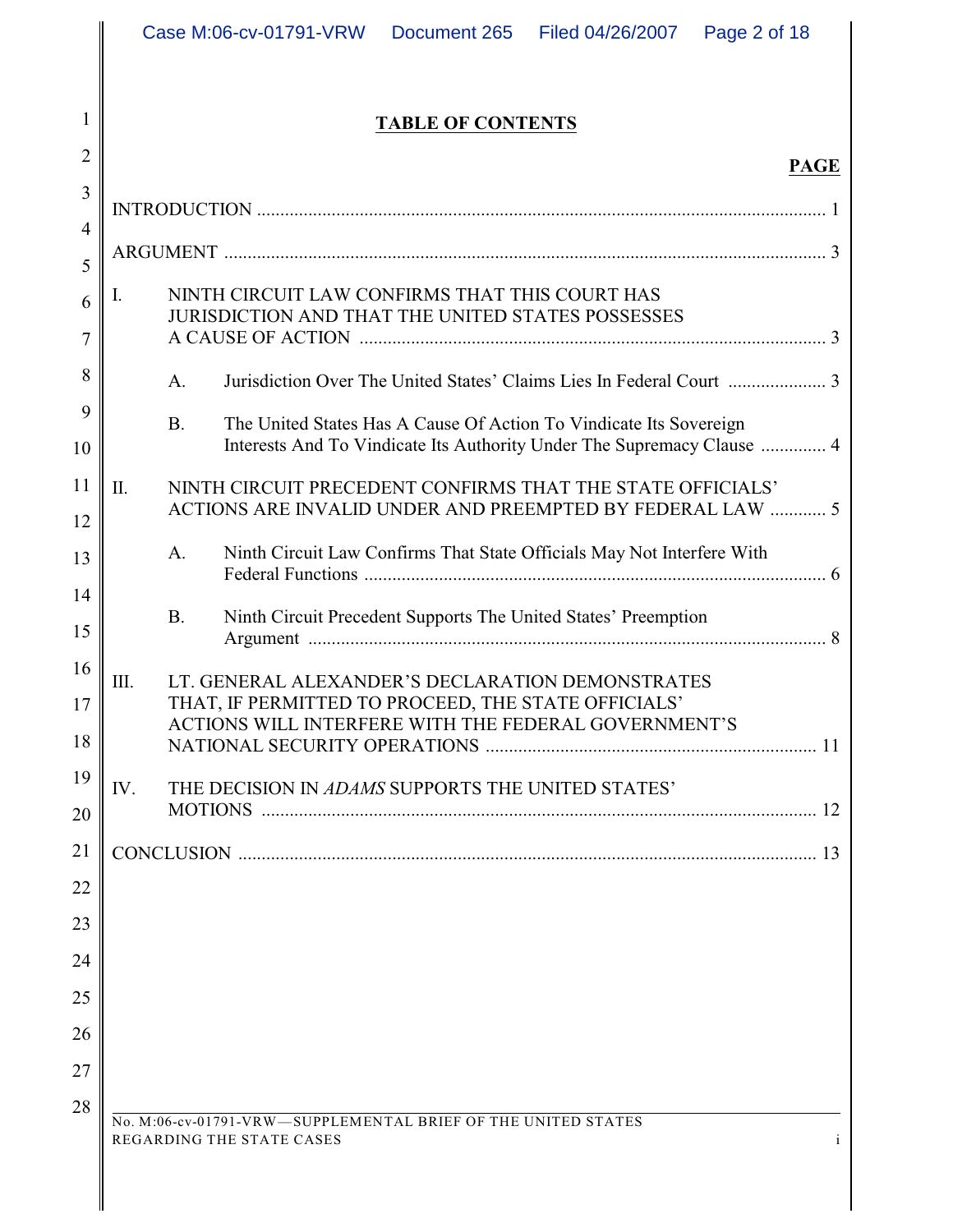# **TABLE OF AUTHORITIES**

| $\overline{2}$ | <b>CASES</b><br><b>PAGE</b>                                                                                           |
|----------------|-----------------------------------------------------------------------------------------------------------------------|
| 3              | Balcorta v. Twentieth Century-Fox Film Corp., 208 F.3d 1102 (9th Cir. 2000)  8                                        |
| $\overline{4}$ |                                                                                                                       |
| 5              |                                                                                                                       |
| 6              | California ex rel. Lockyer v. Mirant Corp., 266 F. Supp. 2d 1046 (N.D. Cal. 2003)  8                                  |
| 7              |                                                                                                                       |
| 8              |                                                                                                                       |
| 9              |                                                                                                                       |
| 10             |                                                                                                                       |
| 11             |                                                                                                                       |
| 12             |                                                                                                                       |
| 13             |                                                                                                                       |
| 14             |                                                                                                                       |
| 15             |                                                                                                                       |
| 16             |                                                                                                                       |
| 17             | Hydrostorage, Inc. v. Northern Cal. Boilermakers, 891 F.2d 719 (9th Cir. 1989)  3, 5                                  |
| 18             | Inland Empire Chapter of Associated General Contractors of America v. Dear,                                           |
| 19             |                                                                                                                       |
| 20             | In re NSA Telecomm. Records Litig., 2007 WL 163106 (N.D. Cal. Jan. 18, 2007)  8                                       |
| 21<br>22       | Pacific Gas and Elec. Co. v. State Energy Resources Conservation &                                                    |
| 23             | Planned Parenthood of Houston and Southeast Tex. v. Sanchez, 403 F.3d 324                                             |
| 24             |                                                                                                                       |
| 25             |                                                                                                                       |
| 26             |                                                                                                                       |
| 27             |                                                                                                                       |
| 28             | No. M:06-cv-01791-VRW-SUPPLEMENTAL BRIEF OF THE UNITED STATES<br>REGARDING THE STATE CASES<br>$\overline{\mathbf{1}}$ |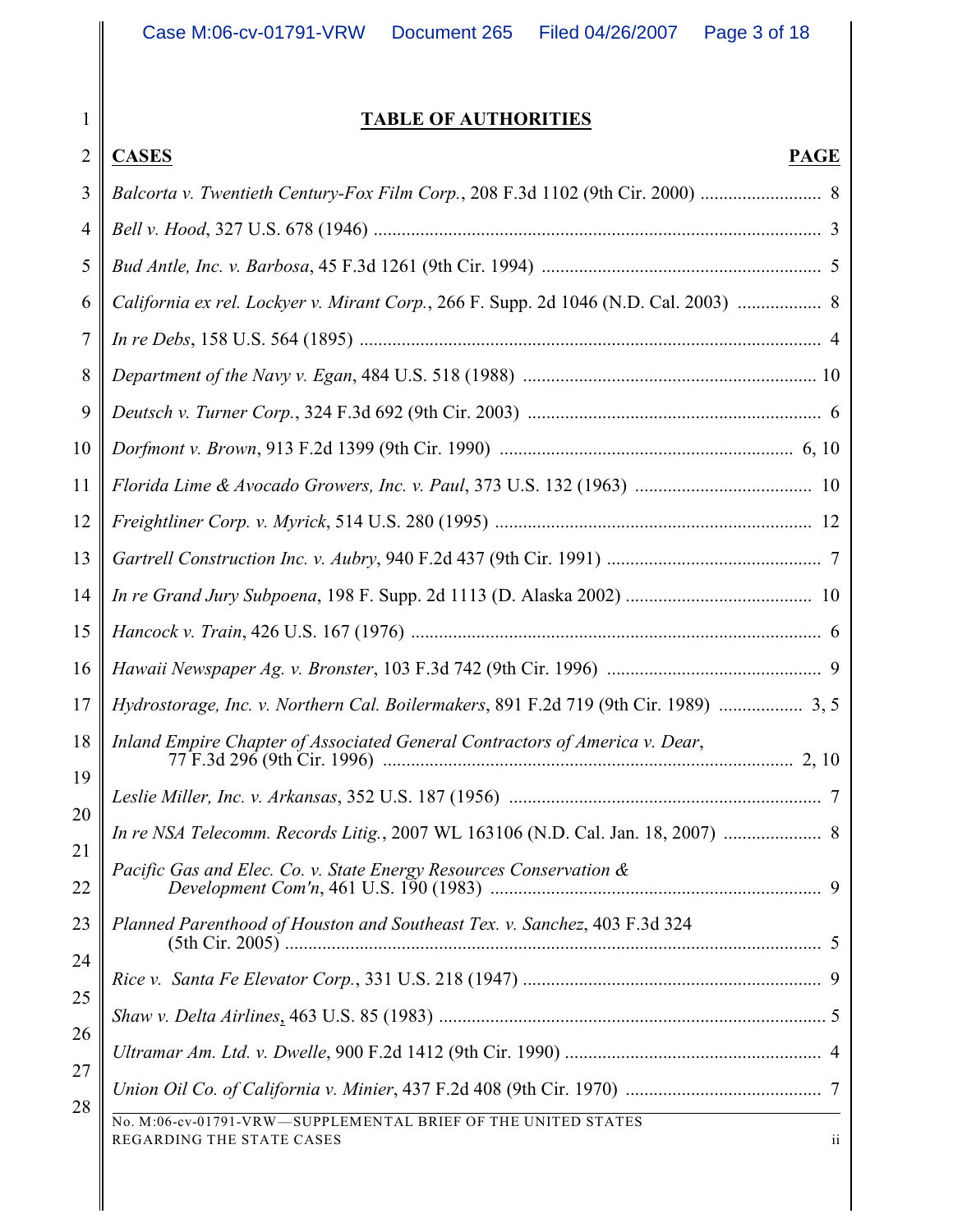| 1               |                                                                                                   |
|-----------------|---------------------------------------------------------------------------------------------------|
| $\overline{2}$  |                                                                                                   |
| 3               |                                                                                                   |
| $\overline{4}$  |                                                                                                   |
| 5               |                                                                                                   |
| 6               |                                                                                                   |
| $\tau$          |                                                                                                   |
| 8<br>9          | In re World War II Era Japanese Forced Labor Litig., 164 F. Supp. 2d 1160                         |
| 10              | <b>STATUTES &amp; LEGISLATIVE HISTORY</b>                                                         |
| 11              |                                                                                                   |
| 12              |                                                                                                   |
| 13              |                                                                                                   |
| 14              |                                                                                                   |
| 15              |                                                                                                   |
| 16              |                                                                                                   |
| 17              |                                                                                                   |
| 18              |                                                                                                   |
| 19              |                                                                                                   |
| 20              |                                                                                                   |
| $\overline{21}$ |                                                                                                   |
| 22              |                                                                                                   |
| 23              |                                                                                                   |
| 24              |                                                                                                   |
| 25<br>26        | Section 6 of the National Security Agency Act of 1959                                             |
| 27              |                                                                                                   |
| 28              |                                                                                                   |
|                 | No. M:06-cv-01791-VRW-SUPPLEMENTAL BRIEF OF THE UNITED STATES<br>iii<br>REGARDING THE STATE CASES |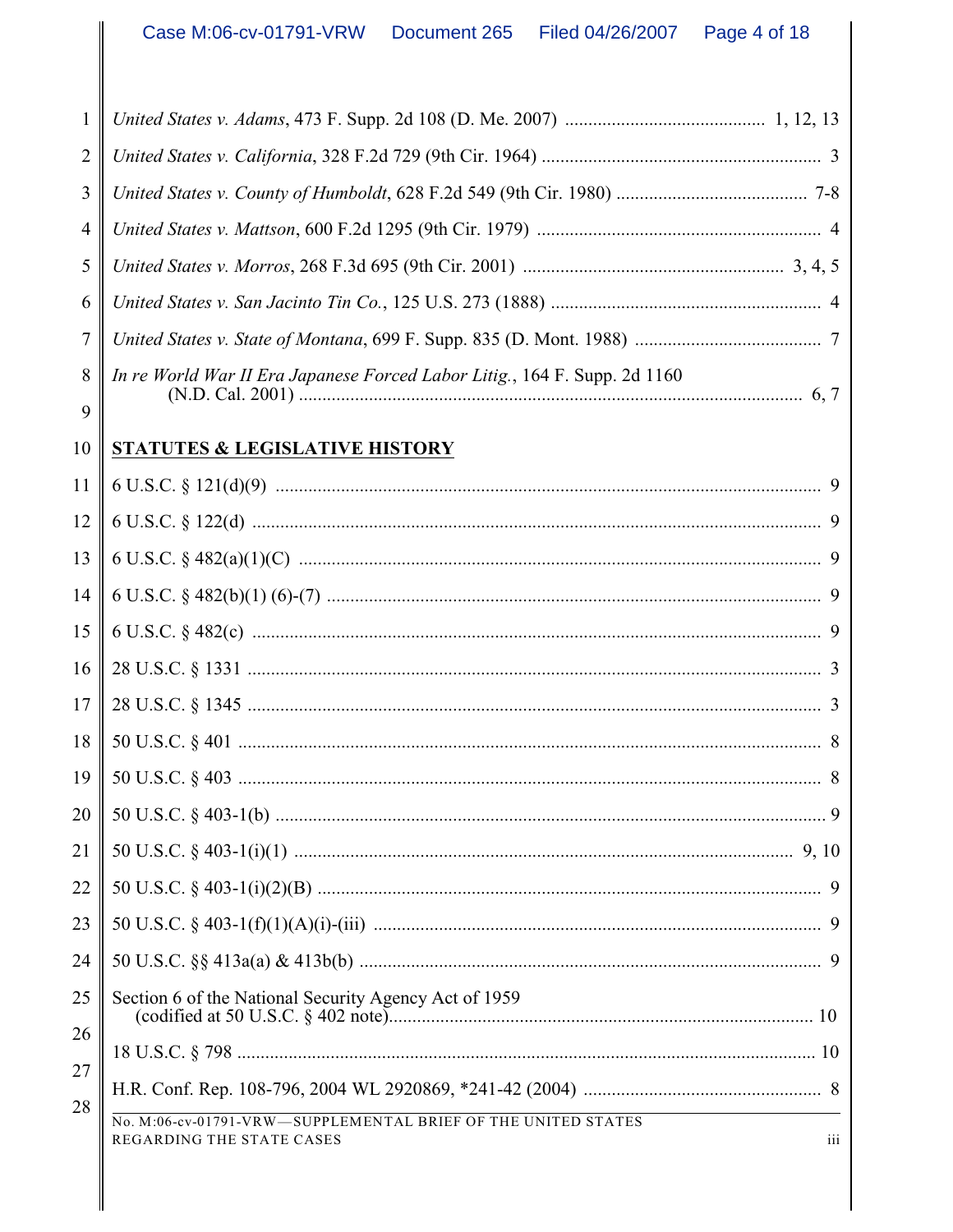1

### **INTRODUCTION**

2 3 4 5 6 7 8 9 10 11 12 13 14 15 16 17 18 19 Pursuant to this Court's March 26, 2007 Scheduling Order, the United States of America, through its undersigned counsel, hereby submits this Supplemental Brief concerning the abovecaptioned "State Cases." *See* Scheduling Order, Dkt. 219. Each of the State Cases involves an attempt by state officials to use state law to investigate and publicly disclose whether and to what extent the Federal Government is engaged in alleged foreign-intelligence gathering activities with certain telecommunications carriers. As we have previously demonstrated in the various briefs submitted in these cases,<sup>1</sup> the state officials lack authority to pursue these matters for at least two related but distinct reasons. First, the United States Constitution vests exclusively to the Federal Government—to the exclusion of the States—matters related to foreign affairs, the common defense of the nation, and, in particular, foreign intelligence activities. State action taken in a sphere of authority constitutionally reserved to the Federal Government, such as the actions of the state officials in these cases, treads upon and interferes with federal functions in derogation of the Supremacy Clause, and is therefore unlawful. Second, various provisions of federal law—including the comprehensive and detailed federal statutes that regulate the field of national security and intelligence policy, and that preclude the disclosure of information relating to alleged intelligence activities—preempt entirely the state officials' attempts to investigate the alleged foreign intelligence activities of the United States. For these reasons, explained more fully in our prior briefs in these cases, the United States is entitled to judgment as a matter of law.

20 21 22 23 24 25 26 As set forth below, Ninth Circuit precedent and the recent decision of Judge Woodcock in *United States v. Adams*, one of these State Cases, provide additional support for our positions. In particular, Ninth Circuit case law confirms that: (i) this Court has jurisdiction and the United States possesses a cause of action to pursue its claims; (ii) it would be impermissible for the Court to abstain under *Younger* from exercising that jurisdiction; (iii) state action that is taken in a sphere of authority entrusted exclusively to the Federal Government by the Constitution, such as the actions of the state officials, is impermissible under the Supremacy Clause; and (iv) the

 $28 \parallel$  As the Court is aware, the United States has moved for summary judgment in each of the State Cases and has also opposed the state officials' various motions to dismiss.

No. M:06-cv-01791-VRW—SUPPLEMENTAL BRIEF OF THE UNITED STATES REGARDING THE STATE CASES 1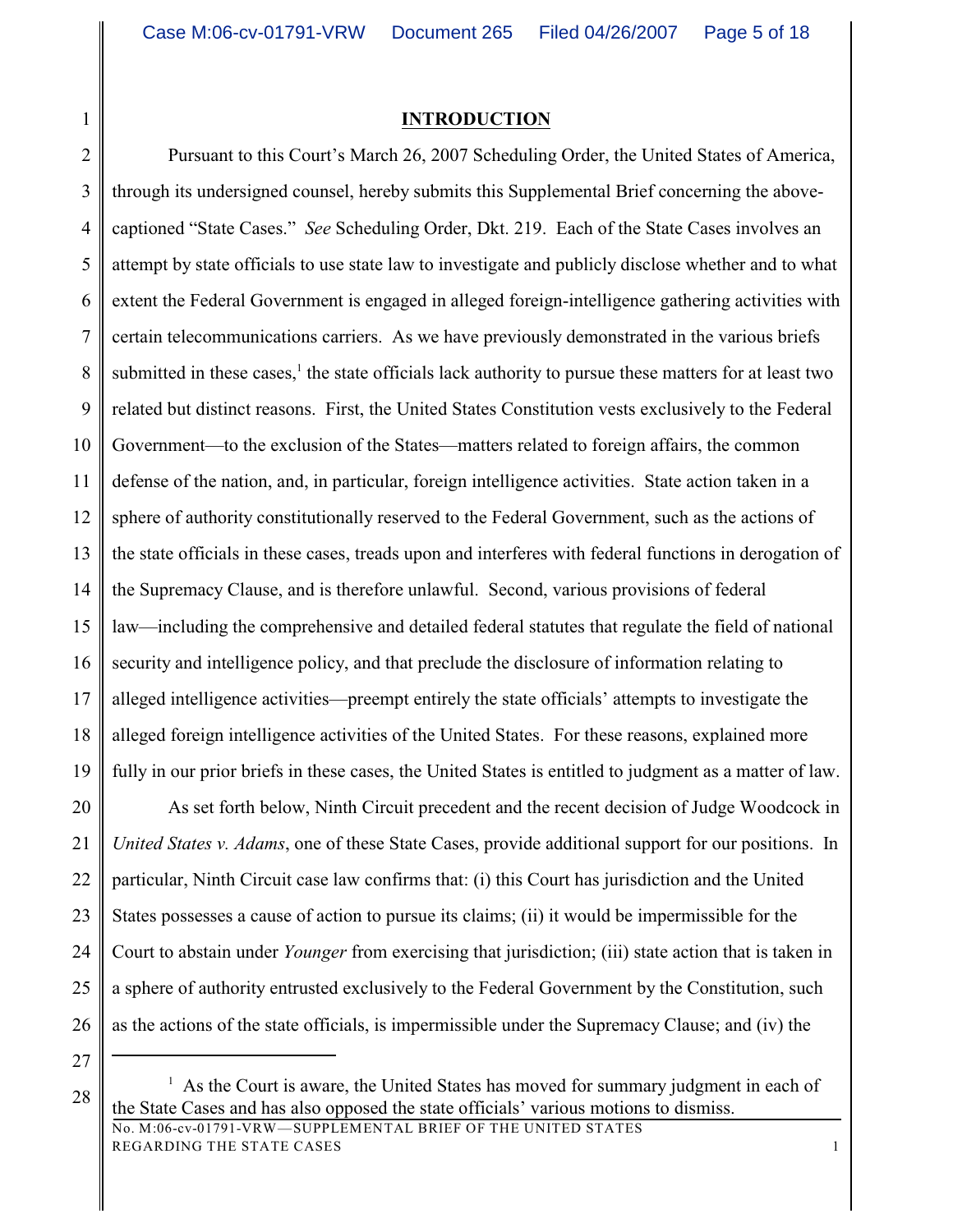1 state officials may not evade the Supremacy Clause merely by purporting to regulate third parties.

2 And the *Adams* opinion—in which Judge Woodcock enjoined Maine state officials from

3 conducting a contempt proceeding related to Maine's attempts to investigate these matters—

4 further demonstrates that this Court should grant summary judgment to the United States. *See*

5 *infra* at Part IV.

6 7 8 Finally, some of the state officials have suggested that the United States is not entitled to summary judgment absent a fact-based demonstration that the state officials' actions actually interfere and conflict with foreign intelligence operations and federal law. This argument is

9 meritless. The preemptive effect of federal law is a legal question, *see, e.g.*, *Inland Empire*

10 *Chapter of Associated General Contractors of America v. Dear*, 77 F.3d 296, 299 (9th Cir.

11 1996), and the conflict between the state officials' actions, on one hand, and federal law and

12 operations, on the other, could not be plainer. To the extent that the Court concludes that such a

13 showing is necessary, however, General Keith B. Alexander, the Director of the National

14 Security Agency ("NSA"), explains in the attached declaration that permitting the state officials

15 to continue their investigations would risk grave harm to the national security. *See* Declaration

16 of General Keith B. Alexander (Apr. 26, 2007) ("Alexander Decl."), attached hereto as Exhibit

17 A. As General Alexander explains:

18 19 20 21 22 23 24 With respect to the particular cases at issue, the United States has never confirmed or denied the allegations that form the basis for the five state proceedings: whether the NSA collects large quantities of communication records from certain telecommunication carriers. Confirming or denying such information would disclose whether or not the NSA utilizes particular sources and methods. Such a disclosure would either compromise actual sources and methods or reveal that the NSA does not utilize a particular source or method, in either case providing information that could help an adversary evade detection. Confirming or denying the allegations regarding specific telecommunication companies and specific activities would also replace speculation with certainty for hostile foreign adversaries who are balancing the risk that a particular channel of communication may not be secure against the need to communicate efficiently.

- 25 26 27 Alexander Decl., ¶ 18. There can be no question that it would interfere with the national security operations of the Federal Government if the state officials are allowed to investigate and publicly disclose whether and to what extent the NSA is engaged in alleged foreign-intelligence gathering activities with certain telecommunications carriers.
- 28

No. M:06-cv-01791-VRW—SUPPLEMENTAL BRIEF OF THE UNITED STATES REGARDING THE STATE CASES 2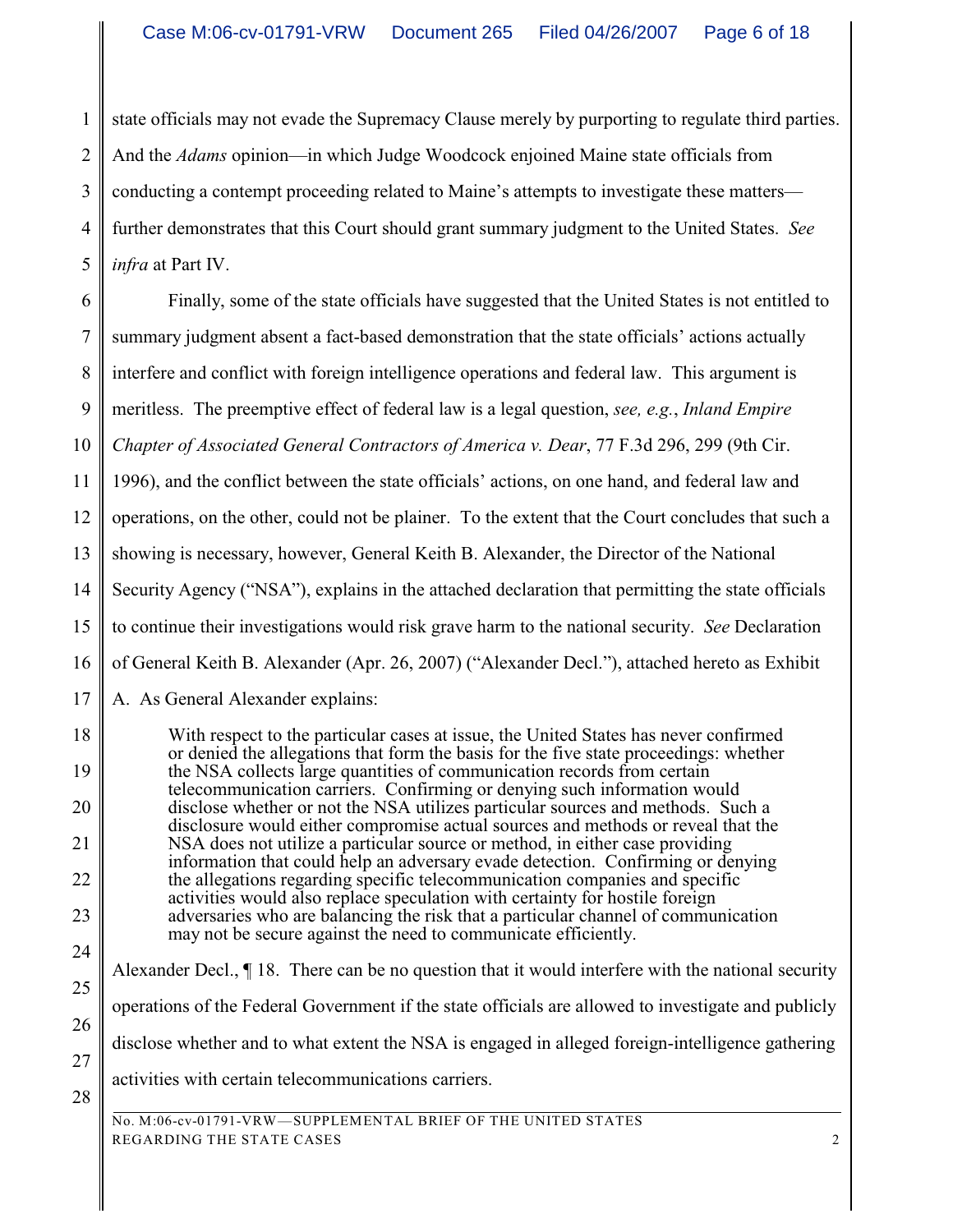### **ARGUMENT**

#### **I. NINTH CIRCUIT LAW CONFIRMS THAT THIS COURT HAS JURISDICTION AND THAT THE UNITED STATES POSSESSES A CAUSE OF ACTION.**

#### **A. Jurisdiction Over The United States' Claims Lies In Federal Court.**

Many of the state officials contend that there is no federal jurisdiction over these cases. As we have previously demonstrated, however, two federal statutes—28 U.S.C. §§ 1331, 1345 —create federal subject matter jurisdiction, and Ninth Circuit law confirms this Court's jurisdiction.

First, the Ninth Circuit has long held that 28 U.S.C. § 1345 "provides the district courts with original jurisdiction of all civil actions commenced by the United States" and creates "independent subject matter jurisdiction" regardless of whether there is federal question jurisdiction under 28 U.S.C. § 1331. *See United States v. Morros*, 268 F.3d 695, 702-03 (9th Cir. 2001); *see also United States v. California*, 328 F.2d 729, 736-38 (9th Cir. 1964) (delving into the history of section 1345 and concluding that it "vests jurisdiction in district courts over suits by the United States against a State" regardless of state claims to sovereign immunity). This statute clearly applies to these actions, and the state officials have never contended otherwise.

Second, Ninth Circuit law is clear that federal courts have federal question jurisdiction under 28 U.S.C. § 1331 over suits by *any litigant* (whether the United States or a private party) seeking injunctive relief against a state law, regulation, or order on the ground that federal law preempts such state actions. *See, e.g.*, *Hydrostorage, Inc. v. Northern Cal. Boilermakers*, 891 F.2d 719, 724-25 (9th Cir. 1989). The Ninth Circuit has also held that claims of the United States against states or state officials arise under federal law for purposes of federal question jurisdiction where, as here, the United States seeks relief "'directly under the Constitution or laws of the United States'" in challenging the actions of state officials under the Supremacy Clause. *See Morros*, 268 F.3d at 699-703 (district court committed reversible error in dismissing the action for lack of jurisdiction in such a situation) (citing *Bell v. Hood*, 327 U.S. 678, 681-82 (1946)). Simply put, under well-established Ninth Circuit doctrine, this Court has jurisdiction

28

1

2

3

4

5

6

7

8

9

10

11

12

13

14

15

16

17

18

19

20

21

22

23

24

25

26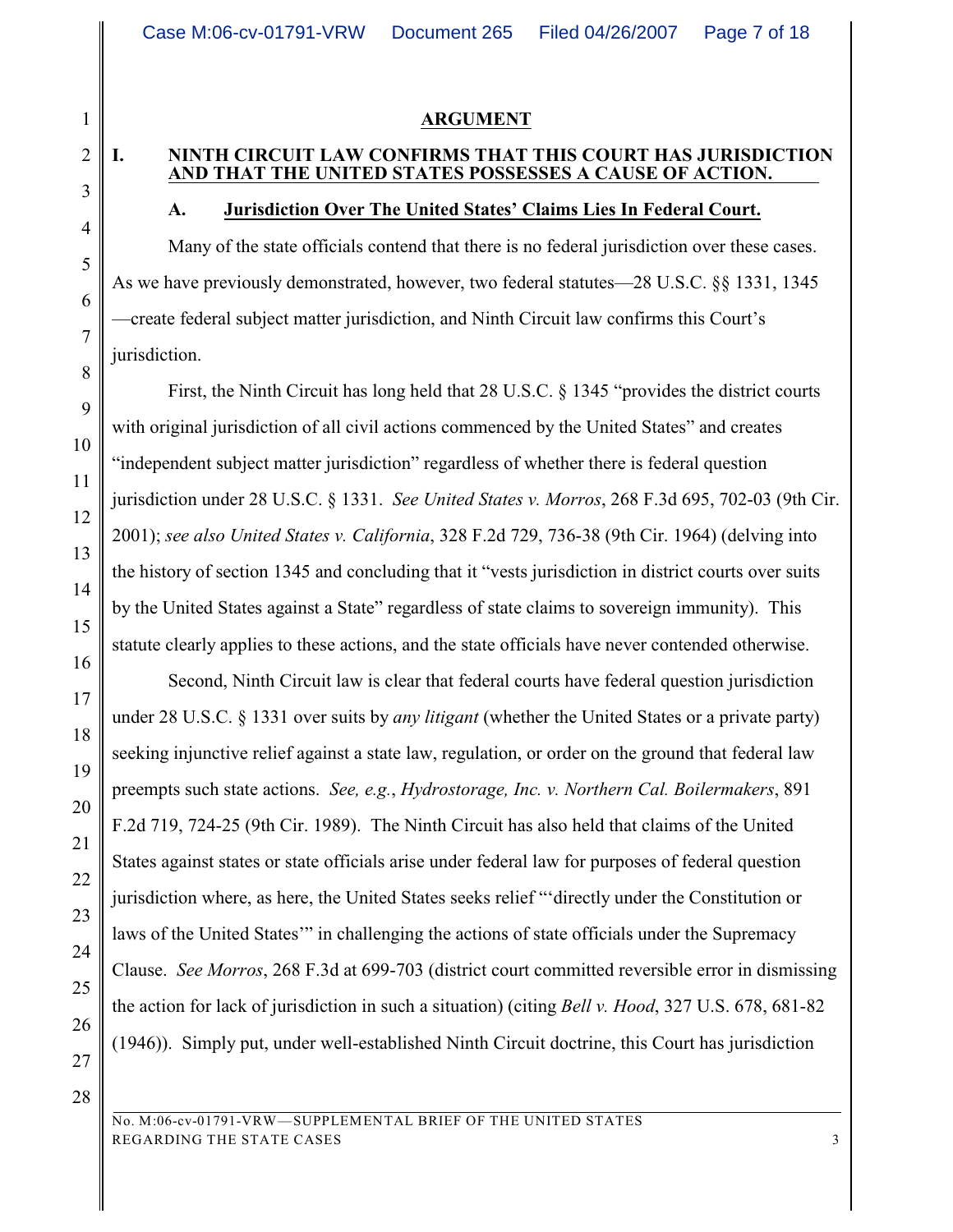1 over these cases.<sup>2</sup>

2

3

4

5

6

7

8

9

10

11

12

13

14

15

16

17

18

19

20

### **B. The United States Has A Cause Of Action To Vindicate Its Sovereign Interests And To Vindicate Its Authority Under The Supremacy Clause.**

As we have previously demonstrated, *In re Debs* and its progeny establish that the United States has a non-statutory cause of action to vindicate its sovereign interests, and the United States also possesses an implied right of action under the Supremacy Clause to pursue its preemption claims. Ninth Circuit precedent supports both causes of action.

*Debs* held that the Federal Government is "entrusted, by the very terms of its being, with powers and duties to be exercised and discharged for the general welfare, [and] has a right to apply to its own courts for any proper assistance in the exercise of the one and the discharge of the other . . . ." *In re Debs*, 158 U.S. 564, 584 (1895). *See also United States v. San Jacinto Tin Co.*, 125 U.S. 273, 278-80 (1888) (noting that the United States may sue to protect its interests even when there is no statute specifically authorizing the suit). The Ninth Circuit has recognized that *Debs* allows the Federal Government to use a non-statutory cause of action "[w]here interference with national security has been at issue." *United States v. Mattson*, 600 F.2d 1295, 1298 (9th Cir. 1979).<sup>3</sup> That, of course, is the very claim we make here.

Beyond whether *the United States* has a cause of action to vindicate its sovereign interests, it is settled law in this circuit that a preemption cause of action exists *for any party* (sovereign or otherwise) "[e]ven in the absence of an explicit statutory provision." *See Bud*

<sup>21</sup> 22 23 24 <sup>2</sup> While many of the state officials have characterized the United States' claims as raising anticipatory defenses to their disclosure demands, and therefore not arising under federal law, these contentions are baseless. *See Morros*, 268 F.3d at 701 (holding that whether a complaint states claims arising under federal law "must 'be ascertained by the legal construction of [the plaintiff's] allegations, and not by the effect attributed to those allegations by the adverse party'") (quoting *Ultramar Am. Ltd. v. Dwelle*, 900 F.2d 1412, 1414 (9th Cir. 1990)).

<sup>25</sup> 26 27 <sup>3</sup> While *Mattson* held that the United States lacked a cause of action in that case, that result followed because the United States sought to protect not its own *sovereign* interests but instead the constitutional rights of *third parties* without statutory authorization. *See* 600 F.2d at 1299-1300. But *Mattson* recognized that had there been, as there is here, an "assertion [by the United States] of . . . interference with national security," a *Debs* cause of action would exist.

<sup>28</sup> *See id.* at 1298-99. No. M:06-cv-01791-VRW—SUPPLEMENTAL BRIEF OF THE UNITED STATES REGARDING THE STATE CASES 4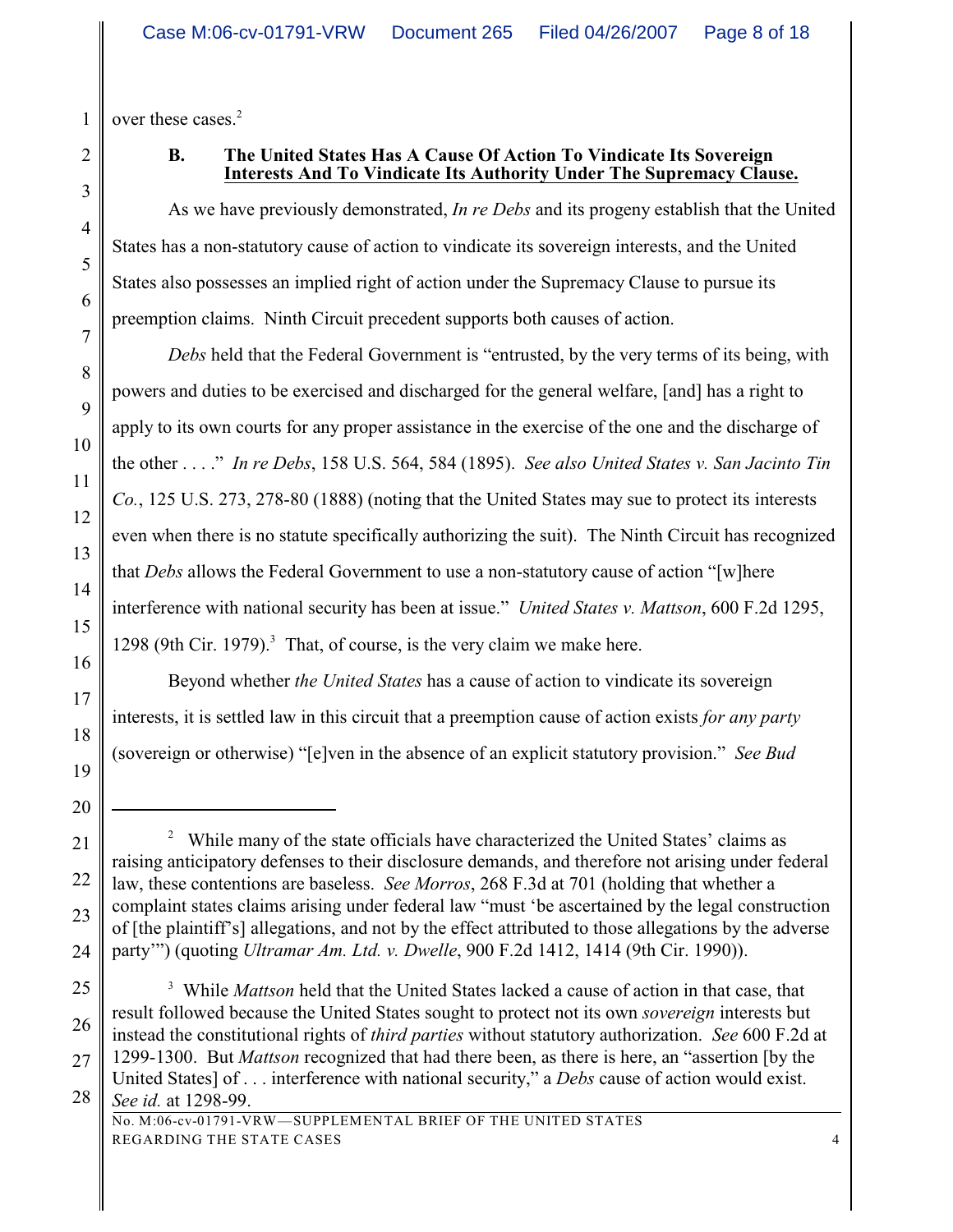1 2 3 4 5 6 7 8 9 *Antle, Inc. v. Barbosa*, 45 F.3d 1261, 1269 (9th Cir. 1994); *Planned Parenthood of Houston and Southeast Tex. v. Sanchez*, 403 F.3d 324, 334 (5th Cir. 2005) ("that there is an implied right of action to enjoin state or local regulation that is preempted by a federal statutory or constitutional provision"). The Ninth Circuit has expressly held that such a cause of action applies to suits brought by the United States challenging state action as preempted. *Morros*, 268 F.3d at 699-703 (holding that the United States' preemption claims against state officials must be entertained by a federal court). Finally, it is well-established that a cause of action exists to enjoin a state official from acting in derogation of the federal Constitution. *See Hydrostorage*, 891 F.2d at 724-25 (citing *Shaw v. Delta Airlines*, 463 U.S. 85, 96 n.14 (1983)).

10 11 12 13 14 15 16 17 18 The Ninth Circuit also has held that *Younger* abstention, which many of the state officials have relied upon, does not apply where the United States is a litigant. *See Morros*, 268 F.3d at 707-08. Where, as here, the United States seeks to establish its own rights of a sovereign character against state officers who purport to use state authority to intrude into exclusively federal operations, *Younger* lacks force and it is the duty of federal courts to consider the United States' claims. As the Ninth Circuit held in *Morros*, in any case where "the United States seeks relief against a state or its agency, the state and federal governments are in direct conflict before they arrive at the federal courthouse" such that "any attempt to avoid a federal-state conflict would be futile." *Id.*

19 20 Ninth Circuit authority thus leaves no doubt that the Court must review the merits of the Government's claims in these cases.

# **II. NINTH CIRCUIT PRECEDENT CONFIRMS THAT THE STATE OFFICIALS' ACTIONS ARE INVALID UNDER AND PREEMPTED BY FEDERAL LAW.**

As we have previously demonstrated, the state officials lack authority to pursue the investigations at issue in these cases for at least two reasons. First, the United States Constitution vests exclusively to the Federal Government—to the exclusion of the States matters related to foreign affairs, the common defense of the nation, and, in particular, foreign intelligence activities. State action taken in a sphere power constitutionally reserved to the Federal Government treads upon and interferes with federal functions in derogation of the

21

22

23

24

25

26

27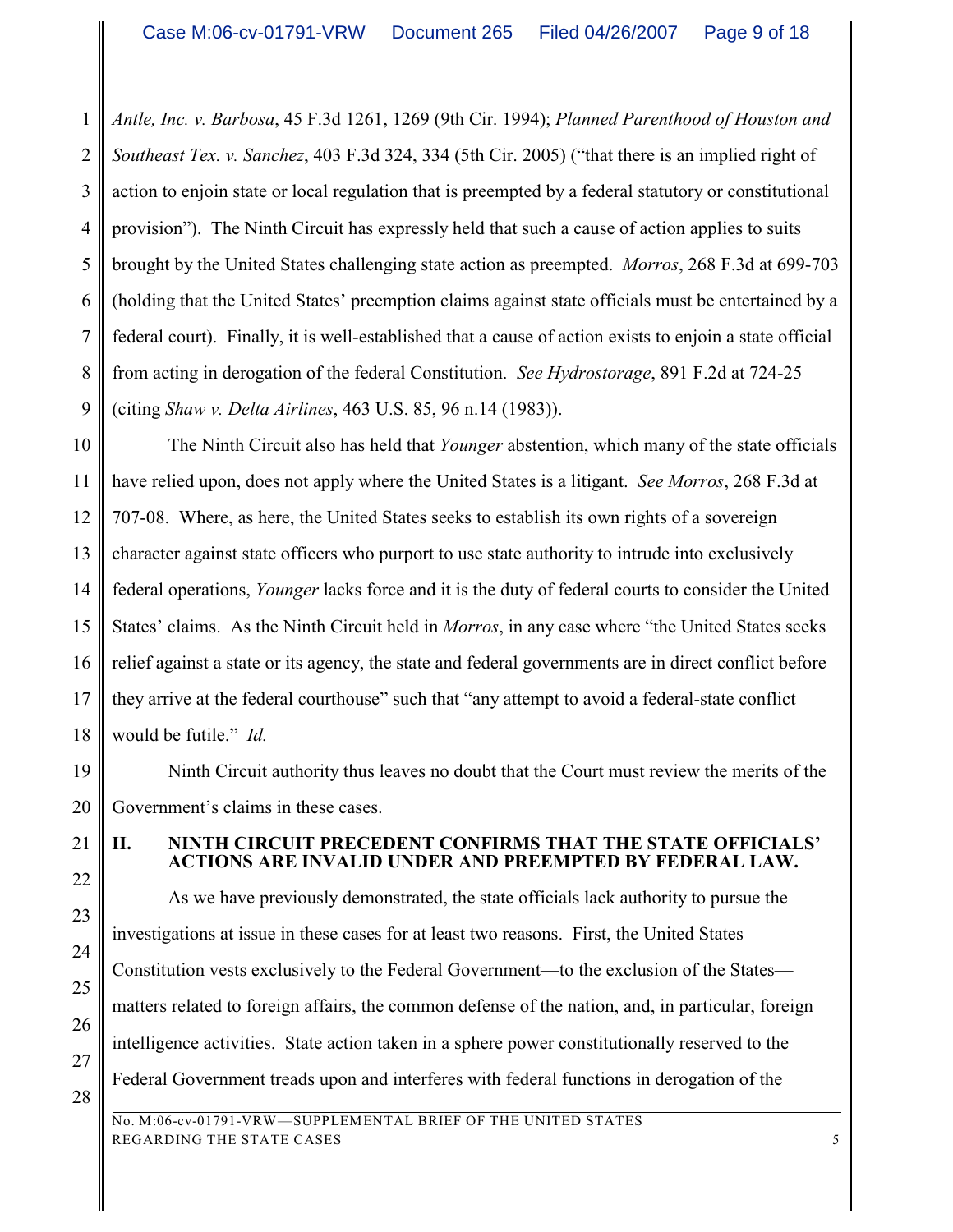1 2 3 4 5 Supremacy Clause. Second, various provisions of federal law—including the comprehensive and detailed federal statutes that regulate the field of national security and intelligence policy and federal laws that preclude the disclosure of information relating to alleged intelligence activities —preempt entirely the state officials' attempts to investigate the alleged foreign intelligence activities of the United States. Ninth Circuit precedent fully supports these arguments.

6

7

8

9

10

11

12

13

14

15

16

17

18

19

20

21

22

23

24

25

26

27

### **A. Ninth Circuit Law Confirms That State Officials May Not Interfere With Federal Functions.**

It has been well-established since at least *McCulloch v. Maryland* that "the activities of the Federal Government are free from regulation by any state" except where Congress expressly provides to the contrary. *Hancock v. Train*, 426 U.S. 167, 178-79 (1976). Ninth Circuit law confirms that federal law in a field entrusted to the Federal Government invalidates state laws in that field. In *Deutsch v. Turner Corp.*, 324 F.3d 692, 712 (9th Cir. 2003), for example, the Court of Appeals invalided a California law that "intrude[d] on the federal government's exclusive power to make and resolve war." *See also In re World War II Era Japanese Forced Labor Litig.*, 164 F. Supp. 2d 1160, 1168 (N.D. Cal. 2001) ("*World War II*") (Walker, J.), *aff'd sub nom. in Deutsch*. Indeed, the Ninth Circuit has observed that "it is clear that matters concerning war are part of the inner core" of the foreign relations power "that is denied to the states" under the Constitution. *Deutsch*, 324 F.3d at 711.

This case law clearly applies here. It cannot be disputed that federal intelligence activities, alleged and otherwise, relate to indisputably federal functions over national security, foreign relations, and military functions that are "part of the inner core" of federal power. *Id*.; *see id.* at 712 ("Matters related to war are for the federal government alone to address"); *see also id.* at 709 (citing constitutional provisions vesting powers exclusively in the Federal Government and to the exclusion of the states). *See also Dorfmont v. Brown*, 913 F.2d 1399, 1405 (9th Cir. 1990) (Kozinski, J, concurring) (noting in a review of a security clearance denial that "[u]nder the Constitution, the President has unreviewable discretion over security decisions made pursuant to his powers as chief executive and Commander-in-Chief"). The state officials seek to reveal information that would confirm or deny the existence of intelligence activities and would serve to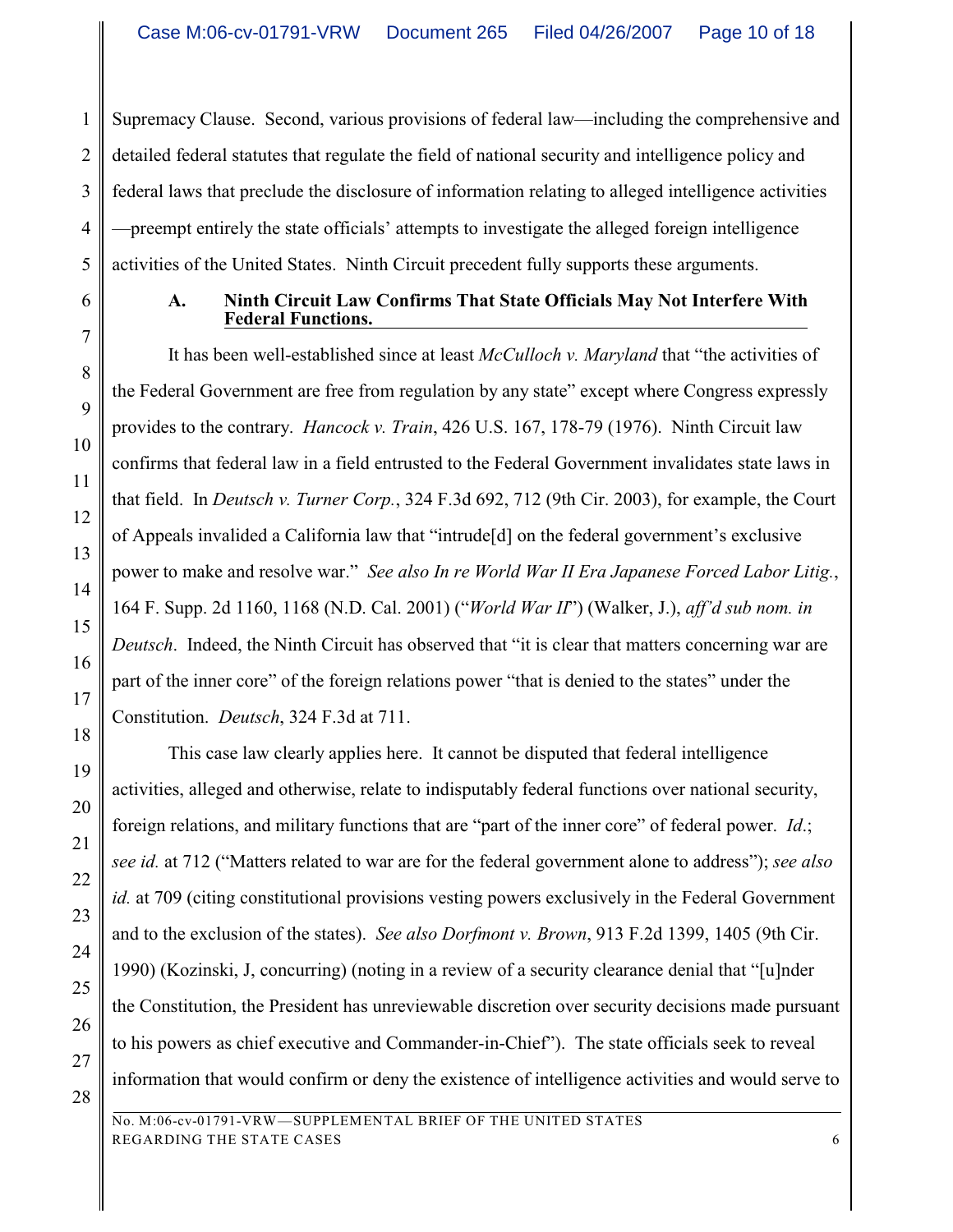1 2 3 harm the national security, and therefore tread upon and interfere with federal functions. Such interference with core federal authority is neither incidental nor indirect and would directly and impermissibly burden federal functions. *See World War II Litig.*, 164 F. Supp. 2d at 1173-74.

4 5 6 7 8 9 10 11 12 13 14 15 16 17 18 19 20 Moreover, we have previously demonstrated that the state officials may not evade the Supremacy Clause's limitations on state power merely by regulating third parties. That too is the law in the Ninth Circuit. In *Gartrell Construction Inc. v. Aubry*, 940 F.2d 437 (9th Cir. 1991), for example, the Court held that California regulations on private third-party contractors were invalid under the Supremacy Clause when applied to contractors working on Federal Government projects.<sup>4</sup> Even though such state regulations fell on third parties, the Court held that the regulations effectively interfered with and obstructed federal operations. *See id.* at 439- 40; *see also United States v. State of Montana*, 699 F. Supp. 835, 837-39 (D. Mont. 1988). Similarly, in *Union Oil Co. of California v. Minier*, 437 F.2d 408 (9th Cir. 1970), the Ninth Circuit affirmed a preliminary injunction against a District Attorney's prosecution of nuisance citations issued to third-party oil companies designed to thwart the development of oil production in the outer continental shelf of California. *Id*. at 410. Even though the state's actions were directed at private parties, the Ninth Circuit recognized that the state prosecutions sought "to completely frustrate a federal power." *Id*. at 411. Indeed, the Court observed that where federal functions "come in conflict with the powers of the state, then the latter powers must give way, and this is true whether the United States exercises its rights directly or though the use of private persons."<sup>5</sup> *Id.* (citing cases).

21

27

<sup>22</sup> 23 24 25 26 <sup>4</sup> In so ruling, the Ninth Circuit followed *Leslie Miller, Inc. v. Arkansas*, 352 U.S. 187, 189-90 (1956). In *Leslie Miller*, the Air Force had awarded a base construction contract to a private firm, and the State then instituted proceedings against the contractor for its failure to obtain a license under state law before executing the contract. The Court rebuffed that regulatory intrusion, concluding that the state licensing standards created "a virtual power of review over the federal determination of 'responsibility,'" *id.* at 190. The Court held that the State had no authority to regulate third-party Air Force contractors because the application of state law would "frustrate the expressed federal policy." *Id*.

<sup>&</sup>lt;sup>5</sup> United States v. County of Humboldt, 628 F.2d 549 (9th Cir. 1980), is also instructive. In *Humboldt*, the Ninth Circuit declared unconstitutional, under the Supremacy Clause, a No. M:06-cv-01791-VRW—SUPPLEMENTAL BRIEF OF THE UNITED STATES REGARDING THE STATE CASES  $\overline{7}$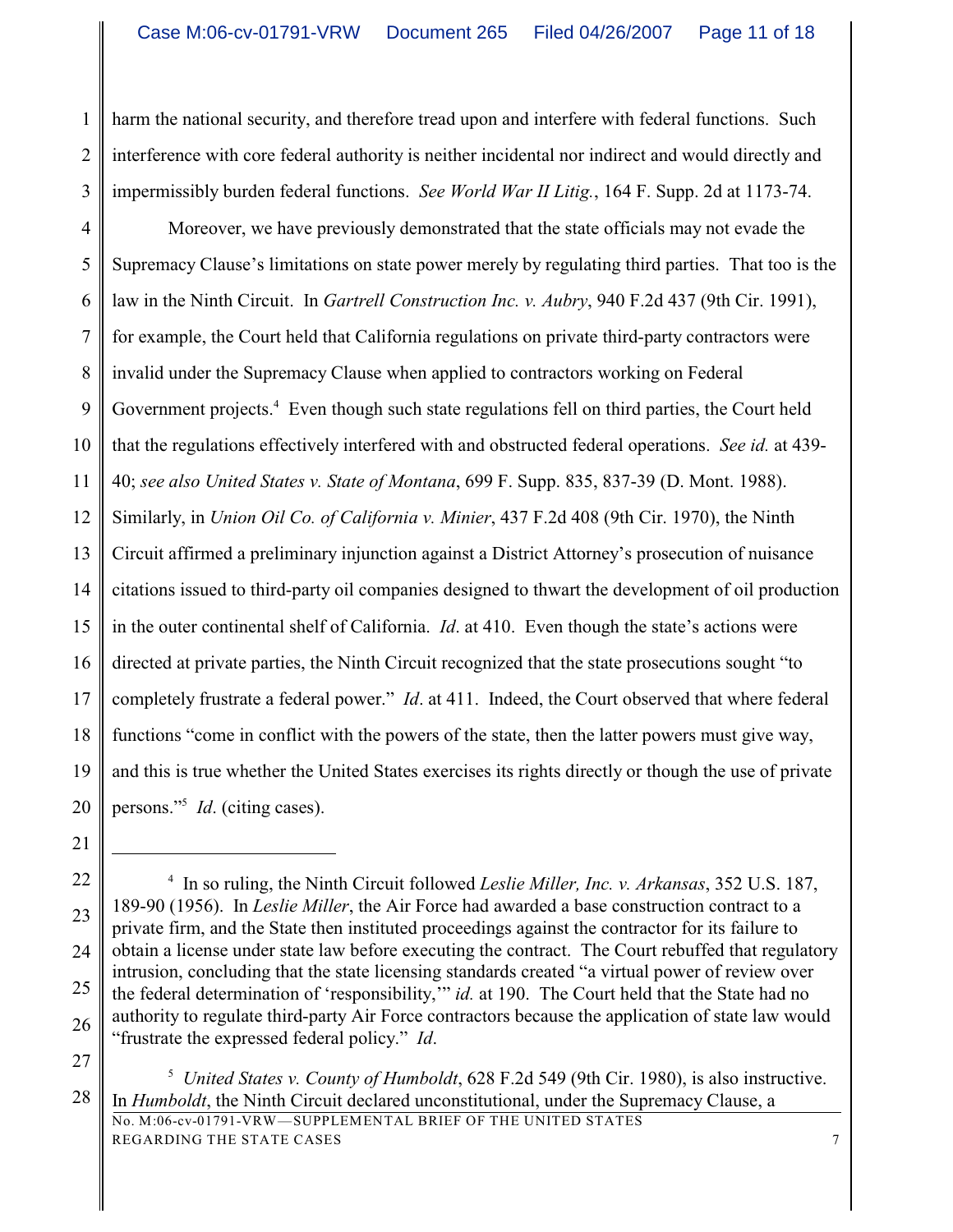1 2 3 These holdings are clearly applicable to these State Cases. Forcing third parties to disclose alleged foreign intelligence-gathering information, if it exists, would plainly burden federal operations in the exclusively federal field of national security.

4

## **B. Ninth Circuit Precedent Supports The United States' Preemption Argument.**

5 6 7 8 9 In our earlier briefs in these State Cases, we also established that the state disclosure orders and investigations are preempted because they constitute attempts by states to regulate in a preempted field<sup>6</sup>—national security and intelligence—and also otherwise conflict with specific federal laws proscribing disclosure of information related to alleged intelligence activities. Ninth Circuit precedent again supports these positions.

10 11 12 First, with regard to field preemption, there can be no doubt that federal law comprehensively and exclusively covers the field of law relating to national security and intelligence activities.<sup>7</sup> Because federal law occupies the field, the only relevant question is

13

17 18 19 20 21 22 23 <sup>6</sup> Although this Court held in the *Campbell* and *Riordan* cases (against Verizon and AT&T) that the plaintiffs' California law claims were not "completely preempted" by federal law, *see In re NSA Telecomm. Records Litig.*, 2007 WL 163106, at \*3-5 (N.D. Cal. Jan. 18, 2007), that conclusion is wholly consistent with our substantive preemption argument. As this Court has recognized, a conclusion that there is no complete preemption for removal jurisdiction purposes, *i.e.*, "jurisdictional preemption," implies nothing about the question of "substantive preemption." *See California ex rel. Lockyer v. Mirant Corp.*, 266 F. Supp. 2d 1046, 1060 (N.D. Cal. 2003) (Walker, C.J.) ("The concept of complete preemption . . . [is] irrelevant to defendants' field and conflict preemption arguments"). *See also Balcorta v. Twentieth Century-Fox Film Corp.*, 208 F.3d 1102, 1107 n.7 (9th Cir. 2000)

24 25 26 27 28  $\frac{7}{1}$  Even a cursory review of Chapter 15 of Title 50 confirms that the field is preempted. Consistent with the Declaration of Purpose—*inter alia* "to provide a comprehensive program for the future security of the United States [and] to provide for the establishment of integrated policies and procedures . . . relating to the national security," *see* 50 U.S.C. § 401—Congress recently unified all intelligence functions in a single federal actor, the Director of National Intelligence ("DNI"). The DNI's functions and authority illustrate a congressional determination for the Nation to have a unified national policy regarding the federal intelligence functions. *See* 50 U.S.C. § 403. *See also* H.R. Conf. Rep. 108-796, 2004 WL 2920869, \*241-42 (2004). The No. M:06-cv-01791-VRW—SUPPLEMENTAL BRIEF OF THE UNITED STATES REGARDING THE STATE CASES 8

<sup>14</sup> 15 16 California tax that fell directly on third parties, *i.e.*, on an enlisted person's interest in government-housing. *Id.* at 552-53. The impermissible tax intruded on federal functions because if states could impose such burdens "the military's entire recruitment and quartering processes could be thrown into confusion." *Id.* at 553.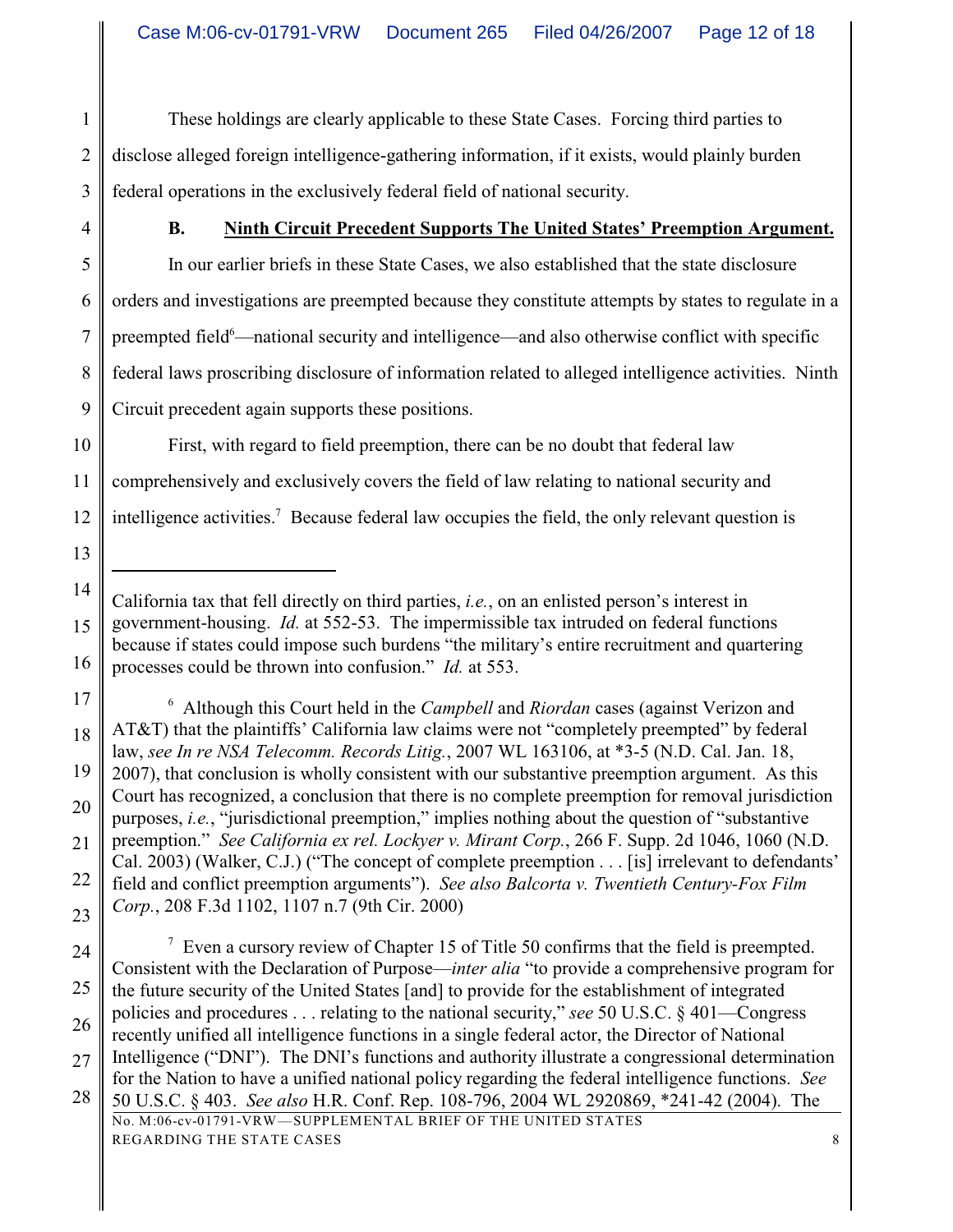1 whether the state officials are purporting to act in that field. *See, e.g.*, *Hawaii Newspaper Ag. v.*

2 *Bronster*, 103 F.3d 742, 748-50 (9th Cir. 1996) (holding a Hawaii law requiring disclosures of

3 business information to state officials preempted as Congress regulated the field of newspaper

4 joint operating agreements). "When the federal government completely occupies a given field or

5 an identifiable portion of it, . . . the test of preemption is whether 'the matter on which the state

6 asserts the right to act is in anyway regulated'" by federal law. *See Pacific Gas and Elec. Co. v.*

7 *State Energy Resources Conservation & Development Com'n*, 461 U.S. 190, 212-13 (1983)

8 (quoting *Rice v. Santa Fe Elevator Corp.*, 331 U.S. 218, 236 (1947)). Even a cursory

9 examination of the various state disclosure orders establishes that the states' actions intrude on

10 this field. Indeed, any response to any of the challenged state orders would, at a minimum,

11 confirm or deny: (i) whether a carrier or carriers were involved in the alleged foreign intelligence

12 gathering program of the United States; (ii) if the program exists, as the state officials assert, the

13 precise nature of the alleged involvement and the details surrounding the alleged NSA activities.<sup>8</sup>

14 *See* Alexander Decl., ¶ 16.

15

23 24 25 26 27 28 <sup>8</sup> We also note that several of the state officials have declared that their actions are, at least in part, to ensure that the Executive Branch's alleged actions are subject to oversight. The National Security Act of 1947 contemplates that oversight of sensitive intelligence gathering activities, if they exist, is to be conducted by the Senate Select Committee on Intelligence and the House Permanent Select Committee on Intelligence. *See, e.g.*, 50 U.S.C. §§ 413a(a) & 413b(b). Those bodies have the expertise required to deal with highly classified intelligence matters. The National Security Act centralized oversight of such programs in those committees to avoid the risk of compromising intelligence activities. State investigations of alleged federal intelligence activity would undermine and interfere with that carefully crafted scheme. No. M:06-cv-01791-VRW—SUPPLEMENTAL BRIEF OF THE UNITED STATES

REGARDING THE STATE CASES 9

<sup>16</sup> 17 18 19 20 21 22 DNI has access to all intelligence information of the Government and the authority not only to "protect intelligence sources and methods from unauthorized disclosure" but also to establish and implement federal policy regarding "[a]ccess to and dissemination of intelligence, both in final form and in the form when initially gathered." *See* 50 U.S.C. § 403-1(b) & § 403-1(i)(1) &  $§$  403-1(i)(2)(B). Congress also vested the DNI with authority over all aspects related to tasking, evaluating, and disseminating national intelligence information. 50 U.S.C. § 403-1(f)(1)(A)(i)- (iii). In addition, Congress vested in officials of Department of Homeland Security the authority to disseminate to state officials infrastructure and homeland security information. *See* 6 U.S.C. §§ 121(d)(9) & (12)(B); 6 U.S.C. § 122(d); 6 U.S.C. §§ 482(a)(1)(C), § 482(b)(1) (6)-(7), & § 482(c). *Accord* 50 U.S.C. § 403-1(f)(1)(B)(iii). That underscores that control over national intelligence is subject to the discretion and control of federal officials in all instances.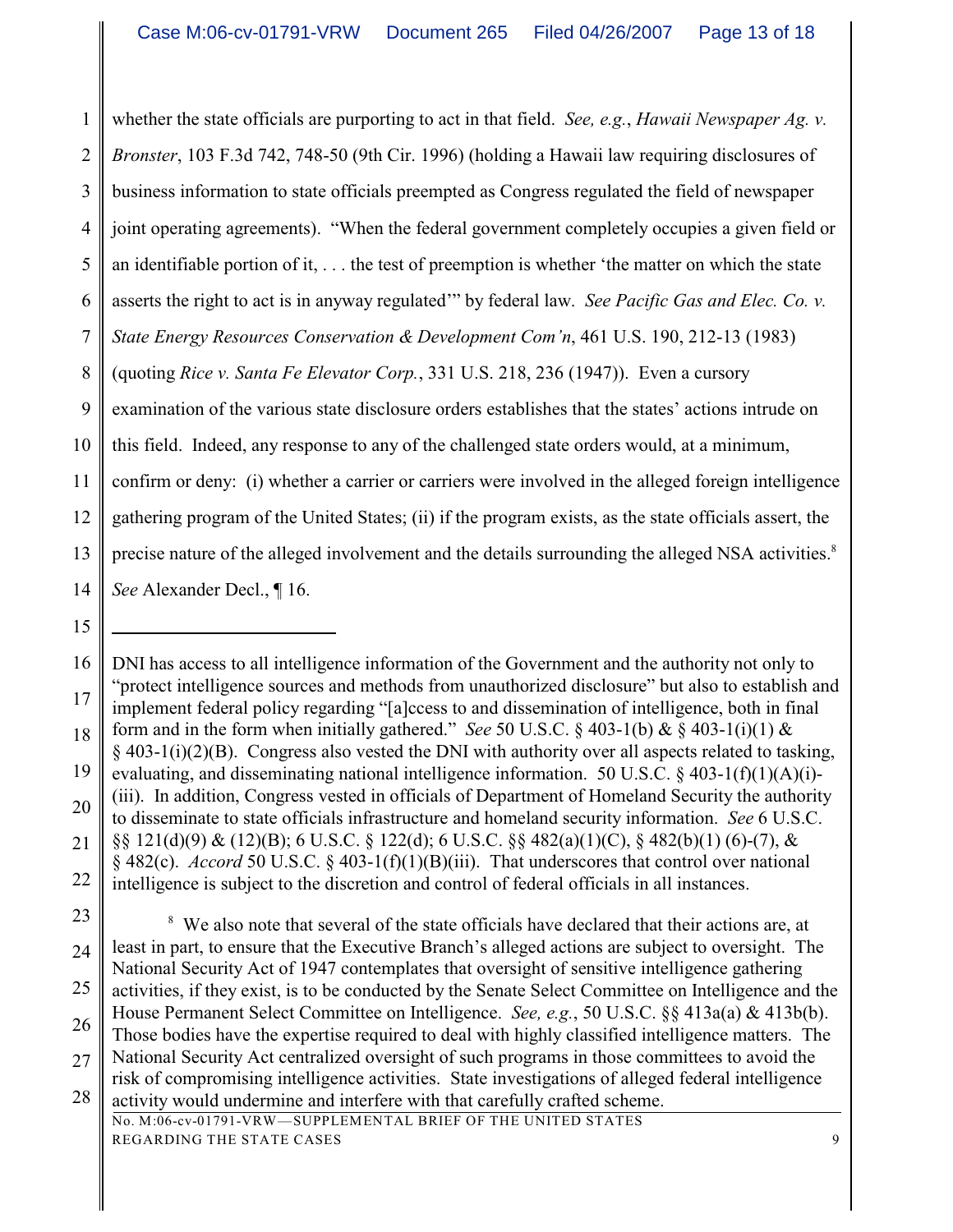1 2 3 4 5 6 7 8 9 10 11 12 13 Second, with regard to conflict preemption, courts in this circuit have recognized that where, as here, a conflict exists between a state's disclosure or confidentiality laws and the strictures of federal law, such state laws are "trumped . . . as a consequence of the Supremacy Clause of the United States Constitution." *See In re Grand Jury Subpoena*, 198 F. Supp. 2d 1113, 1115-17 (D. Alaska 2002) (holding a state employee's reliance on state confidentiality laws restricting disclosure of state information invalid, when confronted with federal grand jury subpoena under the Supremacy Clause). The Ninth Circuit also has recognized, in other contexts, that the protection of national security information is a matter of federal concern. In the context of a challenge to the revocation of a security clearance, the Ninth Circuit acknowledged that in such a "'sensitive and inherently discretionary' area of decisionmaking, the 'authority to protect [security] information falls on the President as head of the Executive Branch and as Commander in Chief.'" *See Dorfmont*, 913 F.2d at 1401 (quoting *Department of the Navy v. Egan*, 484 U.S. 518, 527 (1988)).

14 15 16 17 18 19 20 21 The actions of the state officials directly conflict with federal statutes and the decisionmaking, judgment and statutory authority of the Nation's senior intelligence officers by seeking the disclosure of information relating to alleged federal intelligence activities. Confronted with state laws that order disclosure and federal laws that preclude disclosure,<sup>9</sup> only one result can follow: a declaration of the invalidity of the state disclosure orders (and any other similar orders) under the Supremacy Clause. *See Florida Lime & Avocado Growers, Inc. v. Paul*, 373 U.S. 132, 142-43 (1963) (preemption of state law occurs where "compliance with both [the] federal and state regulations is a physical impossibility").

- 22
- 23
- 24

<sup>25</sup> 26 27 <sup>9</sup> As we have previously demonstrated, *see, e.g.*, USG *Volz* Mem. at 17-24, Section 6 of the National Security Agency Act of 1959 (codified at 50 U.S.C. § 402 note), 102A(i)(1) of the Intelligence Reform and Terrorism Prevention Act of 2004 (codified at 50 U.S.C. § 403-1(i)(1)), 18 U.S.C. § 798, two bodies of federal constitutional common law (the state secrets privilege and

<sup>28</sup> the *Totten*/*Tenet* bar), and Executive Orders regarding classified information each preclude disclosure of information, if it exists, covered by the state officials' actions.

No. M:06-cv-01791-VRW—SUPPLEMENTAL BRIEF OF THE UNITED STATES REGARDING THE STATE CASES 10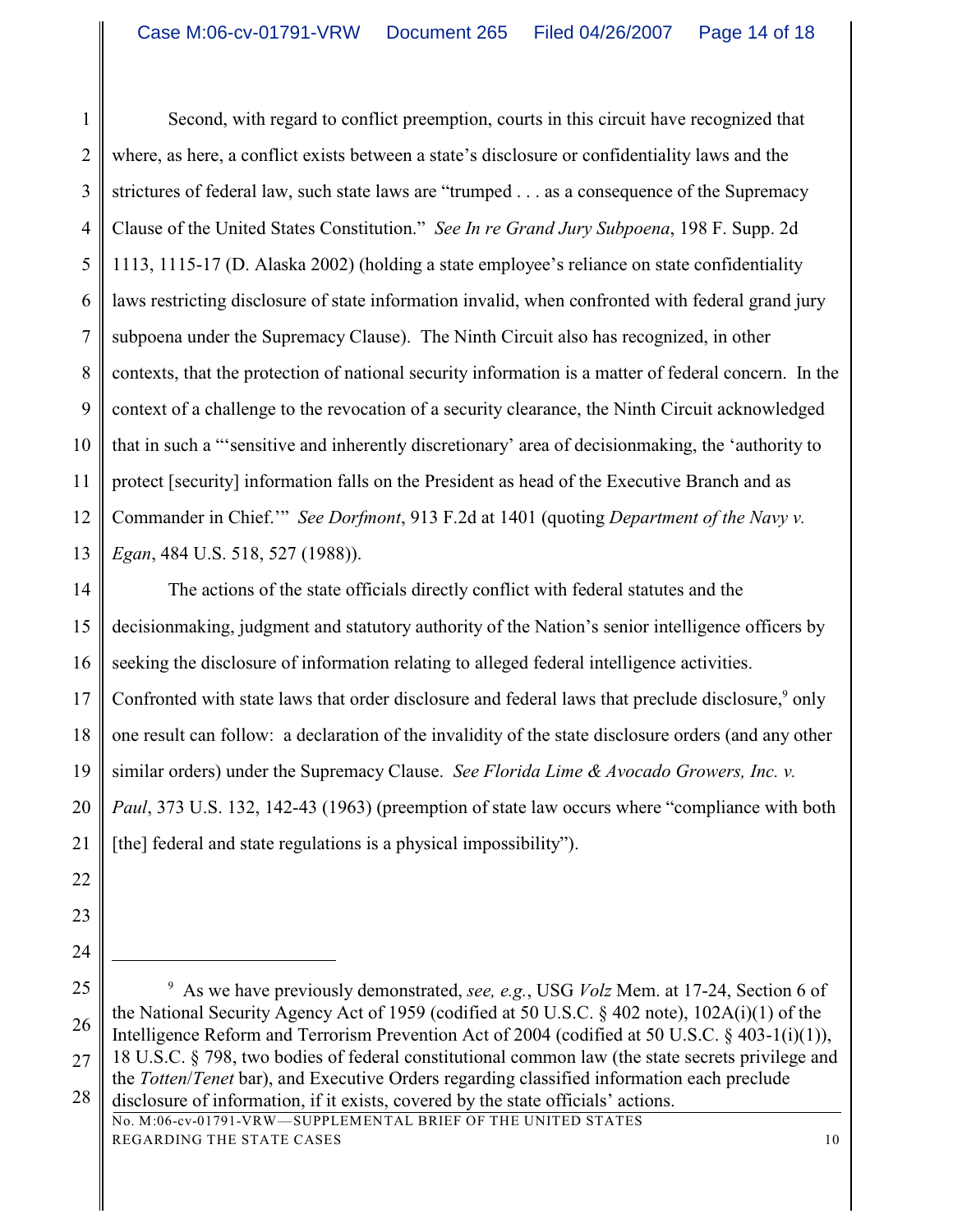#### **III. LT. GENERAL ALEXANDER'S DECLARATION DEMONSTRATES THAT, IF PERMITTED TO PROCEED, THE STATE OFFICIALS' ACTIONS WILL INTERFERE WITH THE FEDERAL GOVERNMENT'S NATIONAL SECURITY OPERATIONS.**

Some of the state officials have suggested that the United States is not entitled to summary judgment without making a fact-based showing that the state officials' actions interfere and conflict with federal intelligence operations and federal law. This is meritless. The preemptive effect of federal law is a legal question, *see, e.g.*, *Inland Empire*, 77 F.3d at 299, and the conflict between the federal laws and the state disclosure orders, as well as the orders' interference with national security activities, is manifest.

To avoid any doubt on the question, however, the Director of the NSA, General Keith B. Alexander, has evaluated the state officials' actions and has concluded that permitting their investigations to proceed would interfere with the national security operations of the Federal Government and, indeed, would cause grave harm to national security. The Alexander Declaration explains that each of the "five of the state proceedings . . . seek, at a minimum, information regarding: (1) whether specific telecommunication carriers assisted the NSA with an alleged foreign intelligence program involving the disclosure of large quantities of records pertaining to customer communications; and (2) if such a program exists, the precise nature of the carriers' alleged involvement and details concerning the alleged NSA activities." Alexander Decl., ¶ 16.

But, as General Alexander explains, confirming or denying "allegations concerning intelligence activities, sources, methods, relationships, or targets" would harm national security in various ways. *Id.* ¶ 17. For example:

If it is confirmed that the United States is conducting a particular intelligence activity, that it is gathering information from a particular source, or that it has gathered information by a particular method or on particular persons or matters, such intelligence-gathering activities would be compromised and foreign adversaries, such as al Qaeda and affiliated terrorist organizations, could use such information to avoid detection. Even confirming that a certain intelligence activity or relationship does *not* exist, particularly with respect to specific alleged programs or methods, would cause harm to the national security because alerting our adversaries to channels or groups of individuals that are not under surveillance could likewise help them avoid detection.

28 No. M:06-cv-01791-VRW—SUPPLEMENTAL BRIEF OF THE UNITED STATES REGARDING THE STATE CASES 11 *Id.* (emphasis in original). Moreover, "[c]onfirming or denying the allegations regarding specific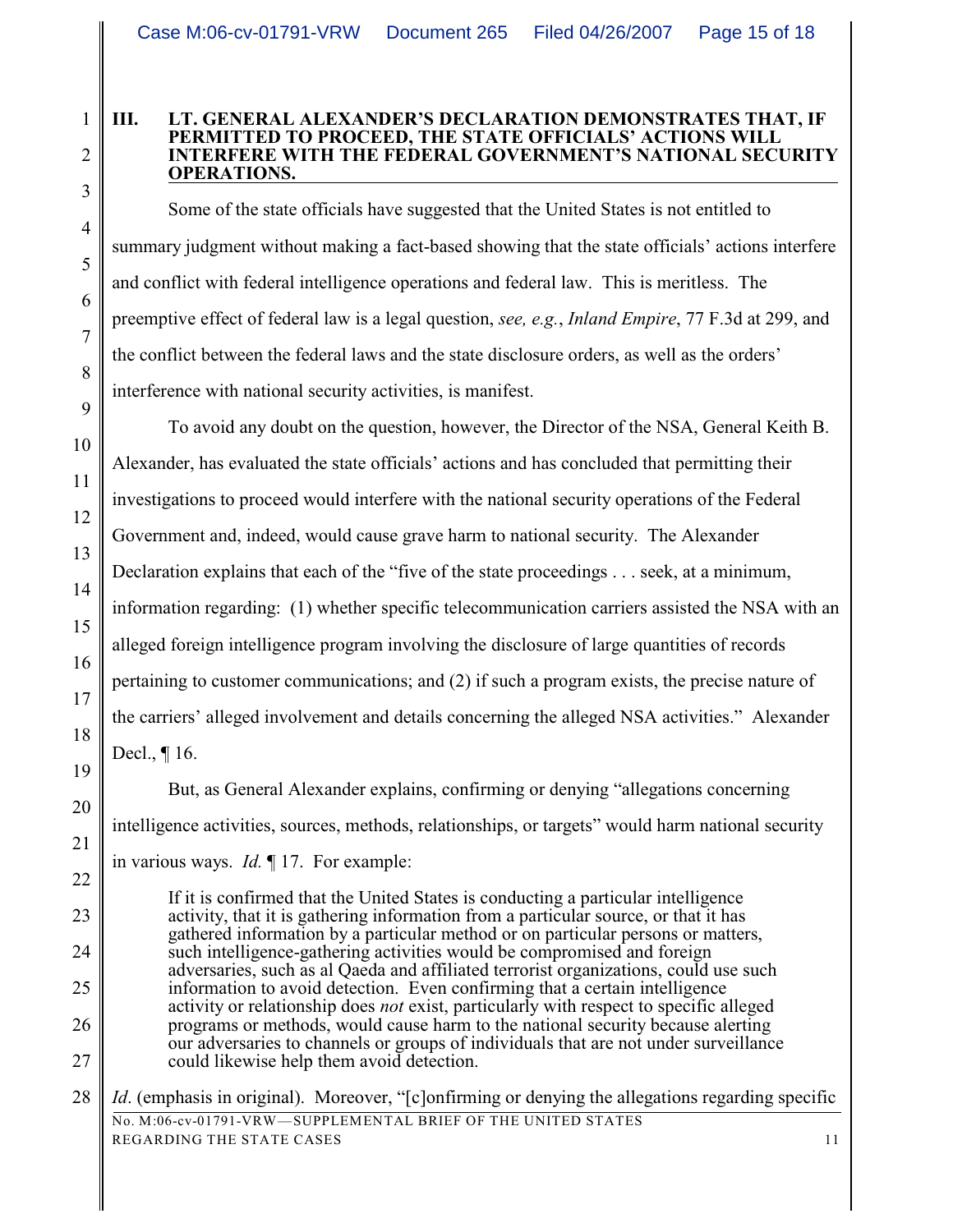1 2 3 telecommunication companies and specific activities would also replace speculation with certainty for hostile foreign adversaries who are balancing the risk that a particular channel of communication may not be secure against the need to communicate efficiently." *Id.* at  $\P$  18.<sup>10</sup>

4 5 6 7 8 9 10 Put simply, the state officials seek to investigate and disclose to the public various matters that, in the judgment of the Nation's senior intelligence officers, can be neither confirmed nor denied if they exist. There can therefore be no doubt that "it is impossible . . . to comply with both state and federal requirements" regarding disclosure of information and that "state law stands as an obstacle to the accomplishment and execution of the full purposes and objectives of Congress" in proscribing disclosure of information relating to alleged intelligence activities. *Freightliner Corp. v. Myrick*, 514 U.S. 280, 287 (1995).

### 11

# **IV. THE DECISION IN** *ADAMS* **SUPPORTS THE UNITED STATES' MOTIONS.**

12 13 14 15 16 17 In late January 2007, after much of the briefing in the State Cases had been completed, the state officials in Maine sought to initiate contempt proceedings against Verizon as a result of Verizon's decision to forgo responding to the state officials' order during the pendency of *United States v. Adams*. The United States sought and obtained a preliminary injunction against those proceedings, and Judge Woodcock's opinion supports the United States' positions in all of the State Cases. On several key issues, Judge Woodcock's opinion is pertinent here.

18 19 20 21 22 First, Judge Woodcock rejected the Maine officials' argument that the United States did not have a cause of action and that the Court lacked jurisdiction. *See United States v. Adams*, 473 F. Supp. 2d 108, 115-16 (D. Me. 2007) (recognizing the sovereign character of the United States' claims). Second, Judge Woodcock rejected Maine's argument that he should abstain under *Younger*, holding that "the circumstances of this case—the United States suing the state of

- 23
- 24

<sup>25</sup> 26 27  $10$  The Director of National Intelligence has similarly concluded that is would cause grave harm to confirm or deny, *inter alia*, whether specific telecommunication carriers assisted the NSA with an alleged foreign intelligence program involving the disclosure of large quantities of records pertaining to customer communications; and if such a program exists, the precise nature of the carriers' alleged involvement and details concerning the alleged NSA activities. *See*

<sup>28</sup> Former-DNI Negroponte's Declarations in *Hepting* and DNI McConnell's Declarations in the *Verizon* cases.

No. M:06-cv-01791-VRW—SUPPLEMENTAL BRIEF OF THE UNITED STATES REGARDING THE STATE CASES 12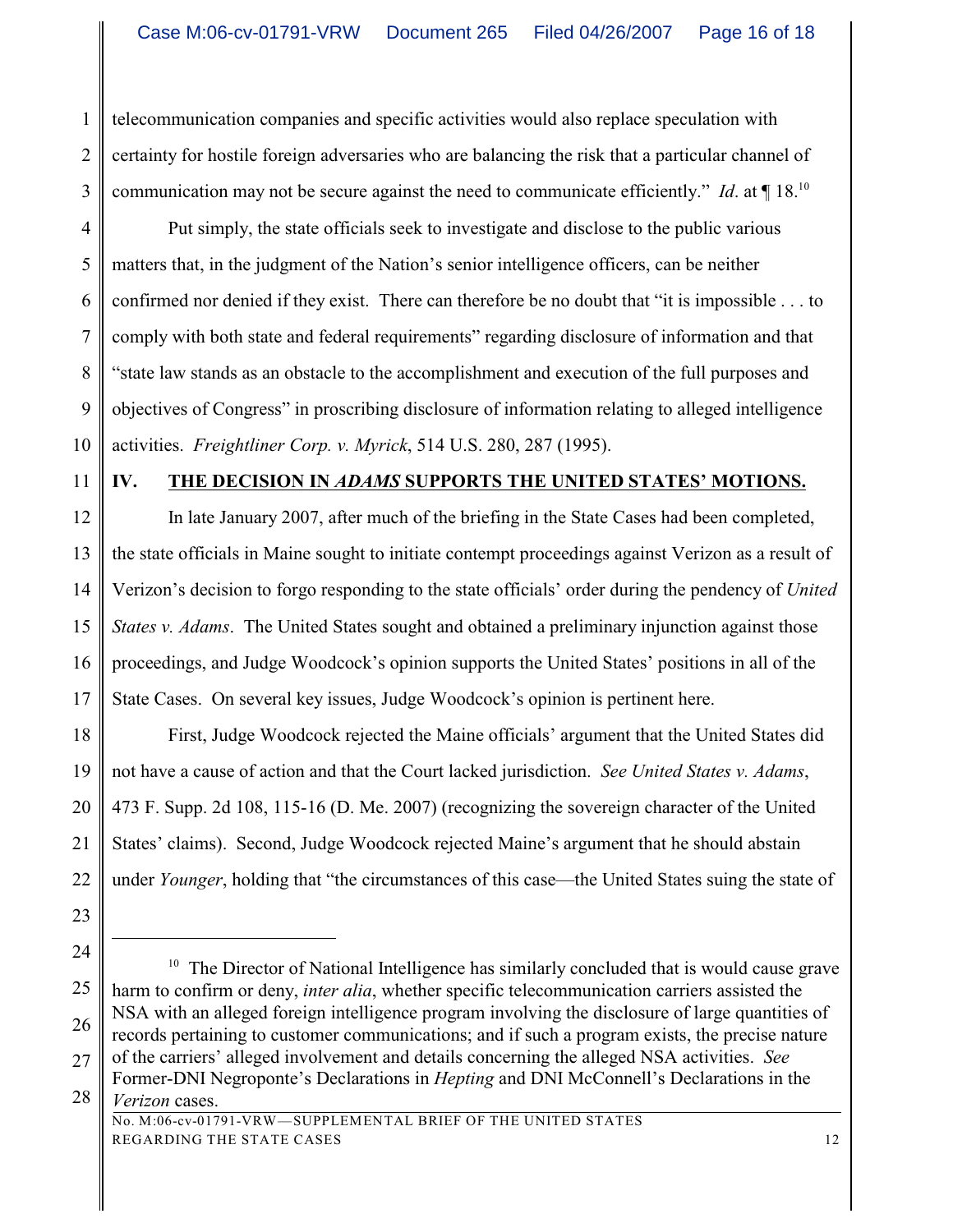1 2 3 4 5 6 7 Maine based on concerns over national security—make abstention inappropriate." *Id*. at 116-17. Finally, while not resolving the merits of the dispute, the Court noted that it is "painfully obvious that, in making assessments about the impact of [a state order] on national security, the [state agency] is acting beyond its depth." *Id.* at 118. The reason, as Judge Woodcock recognized, is that state regulators may have expertise to "regulate public utilities," but are "not charged with evaluating threats to national security, investigating the NSA, or holding businesses in contempt when their silence was mandated by the federal government." *Id.*

## 8

# **CONCLUSION**

9 10 11 12 13 14 15 16 17 In light of the constitutional commitment to the Federal Government of exclusive authority concerning national security, foreign relations, and military functions, as well as the comprehensive treatment of national security and intelligence matters under federal law, it would be wholly inappropriate to permit state governmental actors—who lack any authority over or expertise in intelligence matters—to interfere with national security or intelligence policy by exercising their own independent judgment to order the disclosure of information relating to alleged intelligence activities. For these reasons, and those set forth in the United States' filings in the respective State Cases, the Court should declare invalid the various states' efforts to interfere with the United States' authority over alleged foreign intelligence activities.

18 19 20 21 22 23 24 25 26 27 28 No. M:06-cv-01791-VRW—SUPPLEMENTAL BRIEF OF THE UNITED STATES DATED: April 26, 2007 Respectfully Submitted, PETER D. KEISLER Assistant Attorney General, Civil Division CARL J. NICHOLS Deputy Assistant Attorney General DOUGLAS N. LETTER Terrorism Litigation Counsel JOSEPH H. HUNT Director, Federal Programs Branch ANTHONY J. COPPOLINO Special Litigation Counsel  */s/ Alexander K. Haas*  ANDREW H. TANNENBAUM ALEXANDER K. HAAS (SBN 220932) Trial Attorneys

REGARDING THE STATE CASES 13